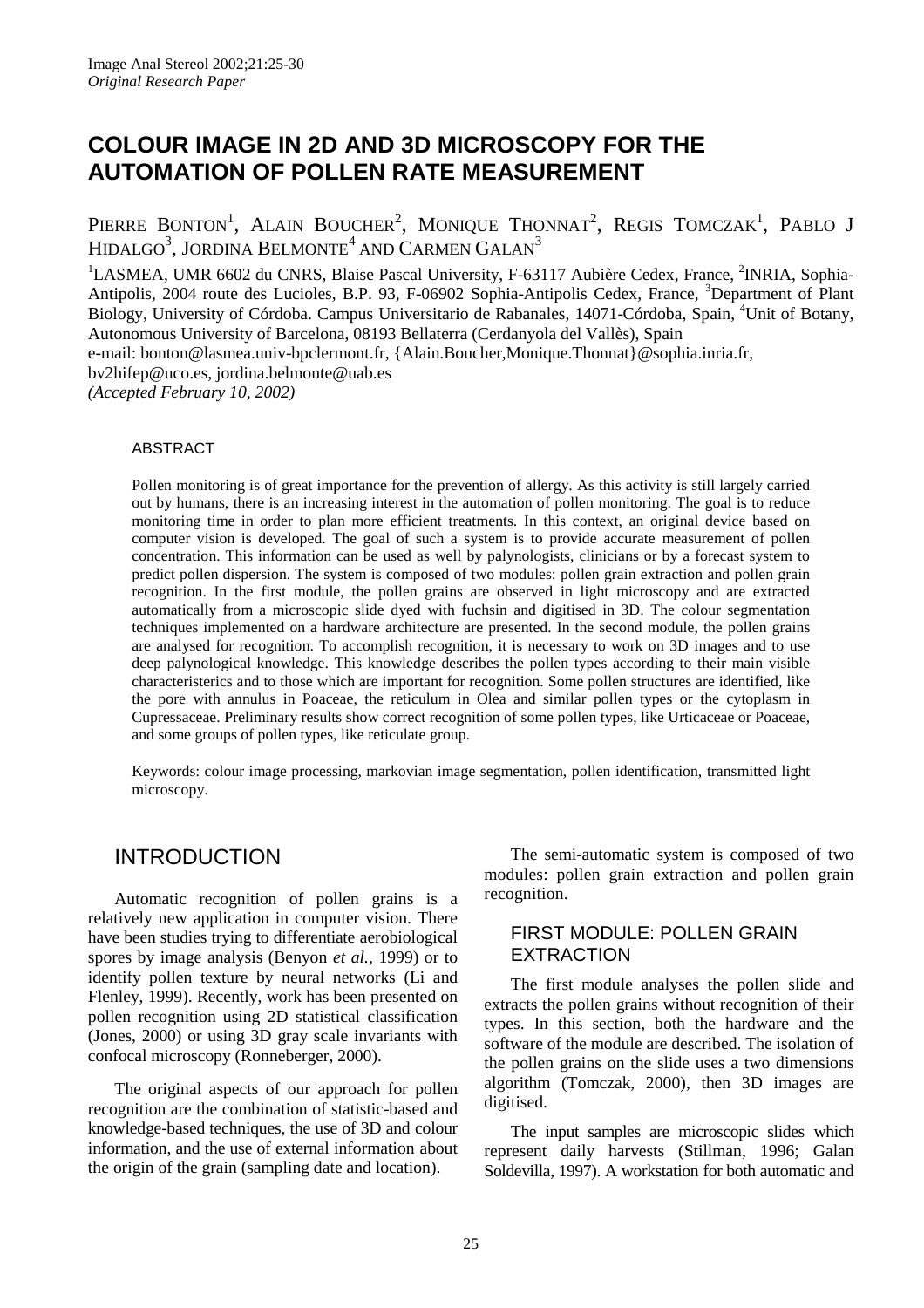manual handling and reading of the slides has been designed (Fig. 1). The hardware of the system includes an optical transmitted light microscope equipped with a 60X lens (ZEISS Axiolab), a mono CCD colour camera (SONY XC711) with a framegrabber card (MATROX Meteor RGB) for image acquisition, and a

micro-positioning device (PHYSIK INSTRUMENTE) to shift the slide under the microscope. These components are driven by a PC computer. A graphic interface enables the technician to easily operate the system. The semi-automatic pollen extraction module (Fig. 2) is implemented on this workstation.



Fig. 1. *Slide analysis workstation.*



optical (light transmitted) microscope



Fig. 2. *Semi-automatic pollen extraction module algorithm.*

The system needs to extract information about pollen grains from image data. To achieve this, two problems must be solved. First, autonomous image acquisition in microscopy requires to adjust sharpness in real time before acquiring image data. Therefore, an automated image focusing algorithm has been conceived. It is based on a sharpness criterion computed from image data and on a maximum criterion searching strategy (Tomczak, 1998). It allows the system to compute the best focusing position for a given sample from a small number of measuring positions in real time. Once the image has been focused, the second problem is the detection of pollen grains in the scene. The slides are currently dyed with fucshin (pink). However, the variation of coloration among the pollen types is important and some other airborne particles are also sensitive to the colorant. For this reason, simple segmentation techniques (for instance, techniques only based on chrominance analysis) are not efficient enough to localise and isolate the pollen grains. To solve this problem, a localisation algorithm based on a split and merge scheme with markovian relaxation has been conceived. It consists in three steps: colour coding (Noriega, 1996), segmentation and interpretation (Rouquet, 1998) and detection and extraction of pollen grains (Tomczak, 2000).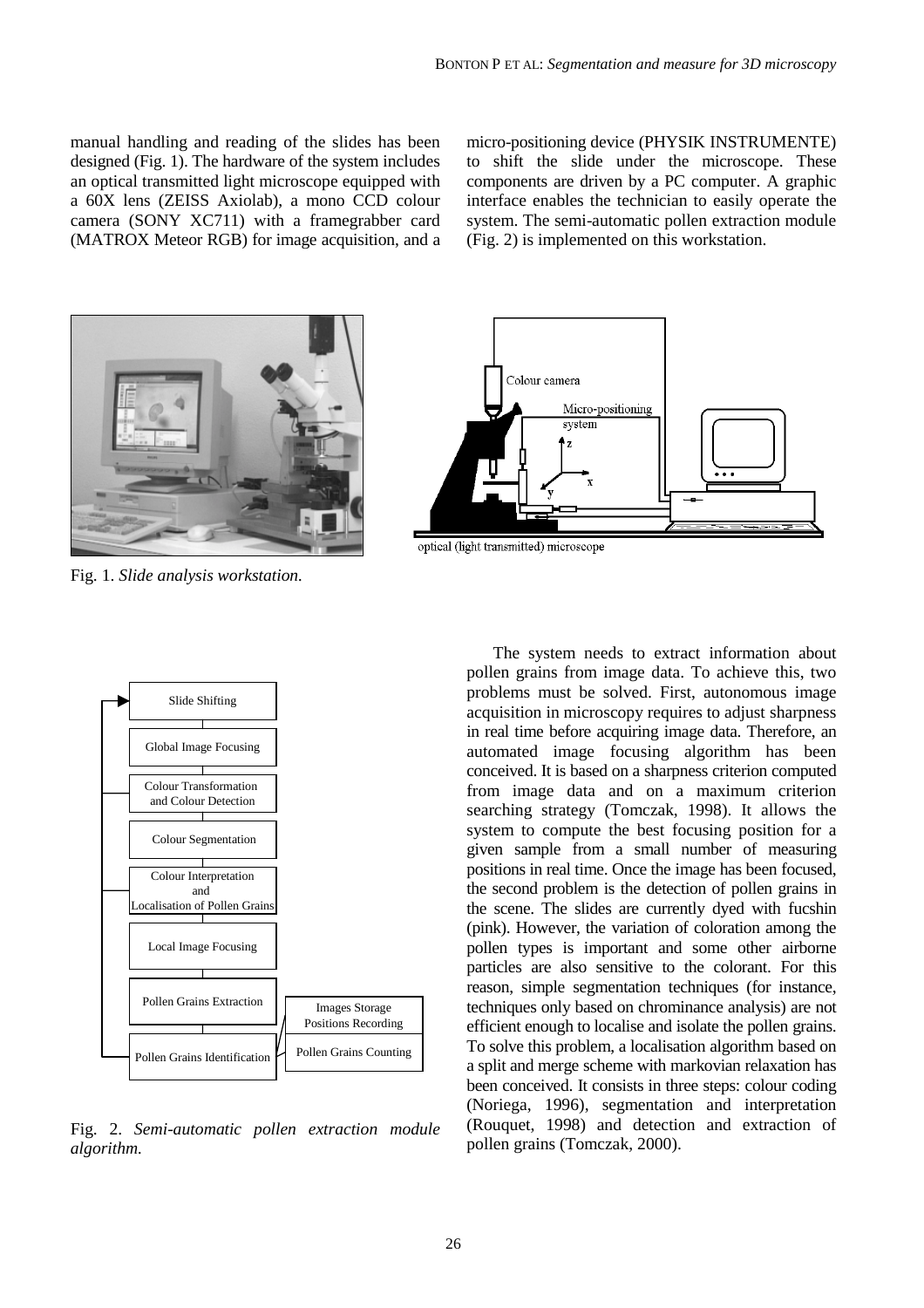In Fig. 3 an example is shown for detection and extraction of the pollen grains from a RGB image. The localisation rate is estimated to be over 90% of the total pollen grains on the slides. This rate can be increased with a more precise dye dosing for the preparation of slides. This rate is better than the method proposed by (France *et al.,* 97) which succeeded in the localisation of 80% of the pollen grains from grey level images using a neural network.

Once the central image of a pollen grain is detected, the last step is the acquisition of the whole grain in three dimensions. To achieve this, the system automatically digitise the grain into a sequence of 100 colour images showing the grain at different focus (with a step of 0.5 microns - see Fig. 4). This sequence of images allows to perform the identification using 3D characteristics.

### SECOND MODULE: POLLEN GRAIN **RECOGNITION**

From a sequence of 100 images representing the pollen grain at different focus levels, the next step is to recognise its type. The identification of the pollen grain type is done using two kinds of information:

- Global measures and statistics computed on the central image of the grain
- Type-specific characteristics searched on selected images of the sequence.

The main difficulties for recognition are due to the particular appearance of pollen grains in the images. The pollen grains are 3D translucent objects, almost spherical, with sizes varying mostly from 20 to 80 microns. They are observed using an optical microscope, as described in the previous section, which can only focus partially on the grains, introducing blur in the digitised images (see Fig. 4).



Fig. 3. *Detection and extraction of pollen grains. (a) RGB image (+computed areas of interest). (b) Splitting result. (c) Merging result. (d) Interpretation result. (e) Extracted images from areas of interest. (f) Postprocessed grey level images of grains (colour and morphological filtering). For more details, see (Tomczak, 2000).*



Fig. 4. *Image digitisation in three dimensions. (a) For each pollen grain, a sequence of 100 colour images is taken, showing the grain at different focus (with a step of 0.5 microns). (b-d) Images at different focus of an Olea grain, showing different details needed for its identification.*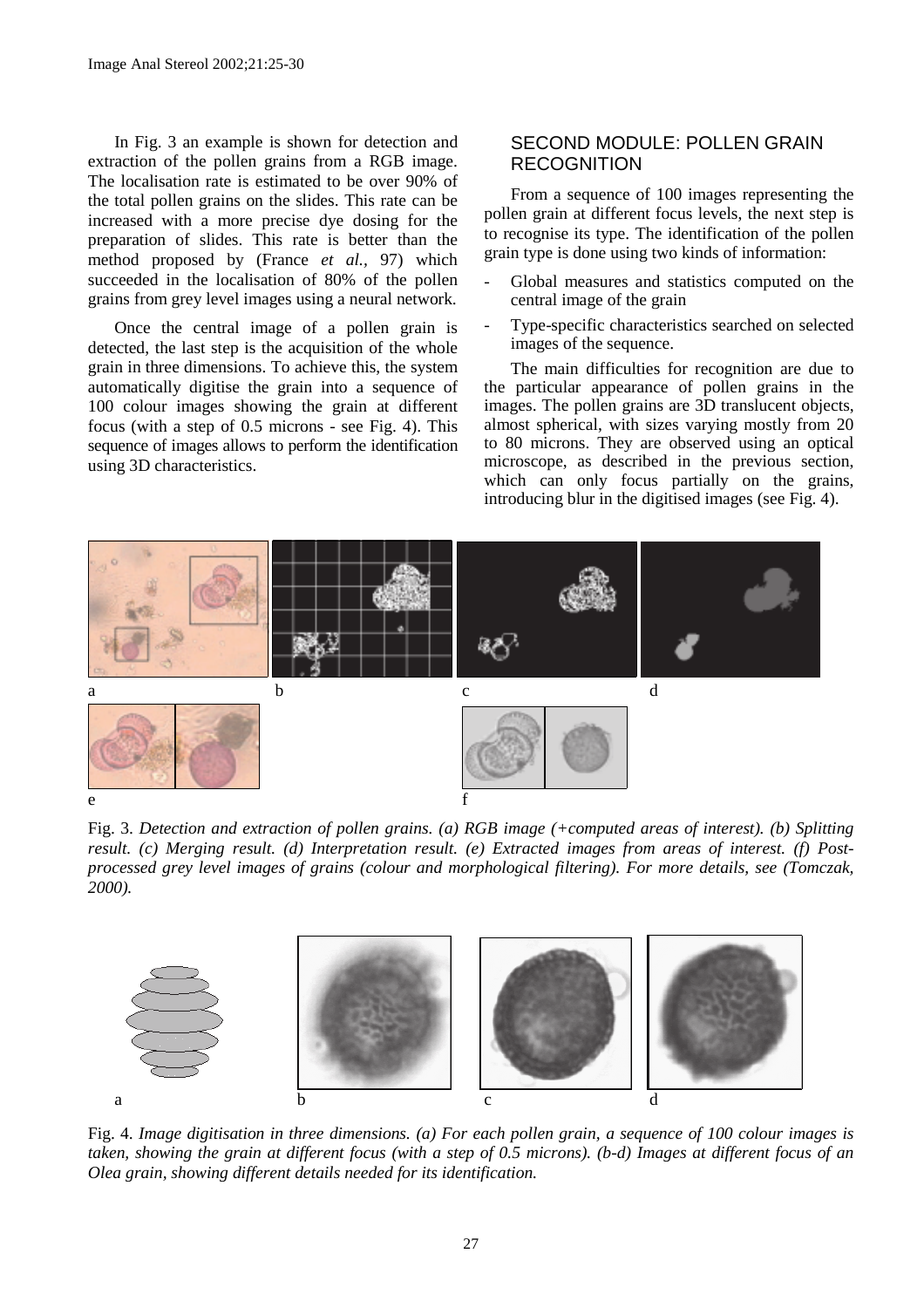The first step of recognition performs a coarse classification by identifying some plausible hypotheses regarding to the type of an unknown grain. These hypotheses are used to guide the next processing steps. The grain is segmented from the central image of the sequence using automatic thresholding techniques based on colour histogram (k-means method applied on RGB histograms) and some mathematical morphological operations (opening and closing). Some global measures are computed on the grain. These measures are classical pattern recognition features: mean colour, size, perimeter, compactness, eccentricity, moments of inertia, convex hull area, concavity, convexity. Such features have already been used in other applications such as fungal spores differentiation (Benyon *et al.,* 1999) or planktic foraminifera identification (Yu *et al.,* 1996).

From a database containing 350 reference pollen grains of 30 different types, the system has learnt the covariance matrices representing the different types regarding to their most descriptive measures. The Mahalanobis distance is computed between an unknown grain and the existing types. For example, for an unknown grain, one can obtain the following sorted list of possible types with their respective distances: Cupressaceae (2.23), *Coriaria* (2.63), *Platanus* (6.27), *Alnus* (6.69), Brassicaceae (6.86). This list of possible types is used to select the characteristics that the system searches to confirm the initial hypotheses.

We have performed the classification on the previous database using the leave-one-out technique (Lachenbruch, 1968). Only the global measures have been used in this test to obtain a classification result of 67% of well-recognised pollen grains. This result is not satisfactory and leads us to include more domaindependant characteristics to recognise the pollen grains.

The second step of recognition is to look for specific pollen characteristics in 3D. Different pollen types can have different characteristics. These characteristics are already used by human experts to identify the pollen grains (cytoplasm, pores, reticulum, granules, ...). Such characteristics can be located at different places on the 3D grain and can appear differently depending on the orientation of the grain under the microscope.

Depending on the first hypotheses made about the possible type of an unknown pollen grain, some typespecific characteristics are tested in order to improve the initial estimations.

The general algorithm for testing a given characteristic for a specific type is:

- 2D segmentation of several selected images
- 3D validation combining all segmentation results.

The recognition system does not analyse all the 100 images of the digitised sequence to find a characteristic. Only 5 to 10 key images are enough to validate or not the presence of a characteristic. To find these key images, two methods are possible. First, the sequence can be sampled to extract *n* images with a given step. Second, the sequence can be analysed globally to find the most meaningful images (in terms of clear content, not blurred). This second method is performed using the operator Sum Modified Laplacian which provides local measures of the quality of image focus (Nayar and Nakagawa, 1994). Computing this operator for each image of the sequence enables to identify the clearest images, containing picks and high contrast details with strong colour variations. Both methods of selection for key images can be used, depending on the characteristic that is aimed. On these key images, some regions of interest are computed to facilitate the search for characteristics.

Various segmentation algorithms are used to detect the characteristics (automatic thresholding, Laplacian of Gaussian, ...) (Pal and Pal, 1993). The goal is to obtain a segmentation which is sufficiently good to validate or not the presence of the characteristics. To accomplish the validation of the different segmentations, the features already used for the first estimations are computed on these segmentations. In addition, other features like the spatial position of the segmented regions and their overlap (in different 2D images) are computed. Learnt covariances are used for validation (same model of covariances explained above), so the result of this is a list of sorted possible types (new hypotheses), which can be combined with the current hypotheses to update them.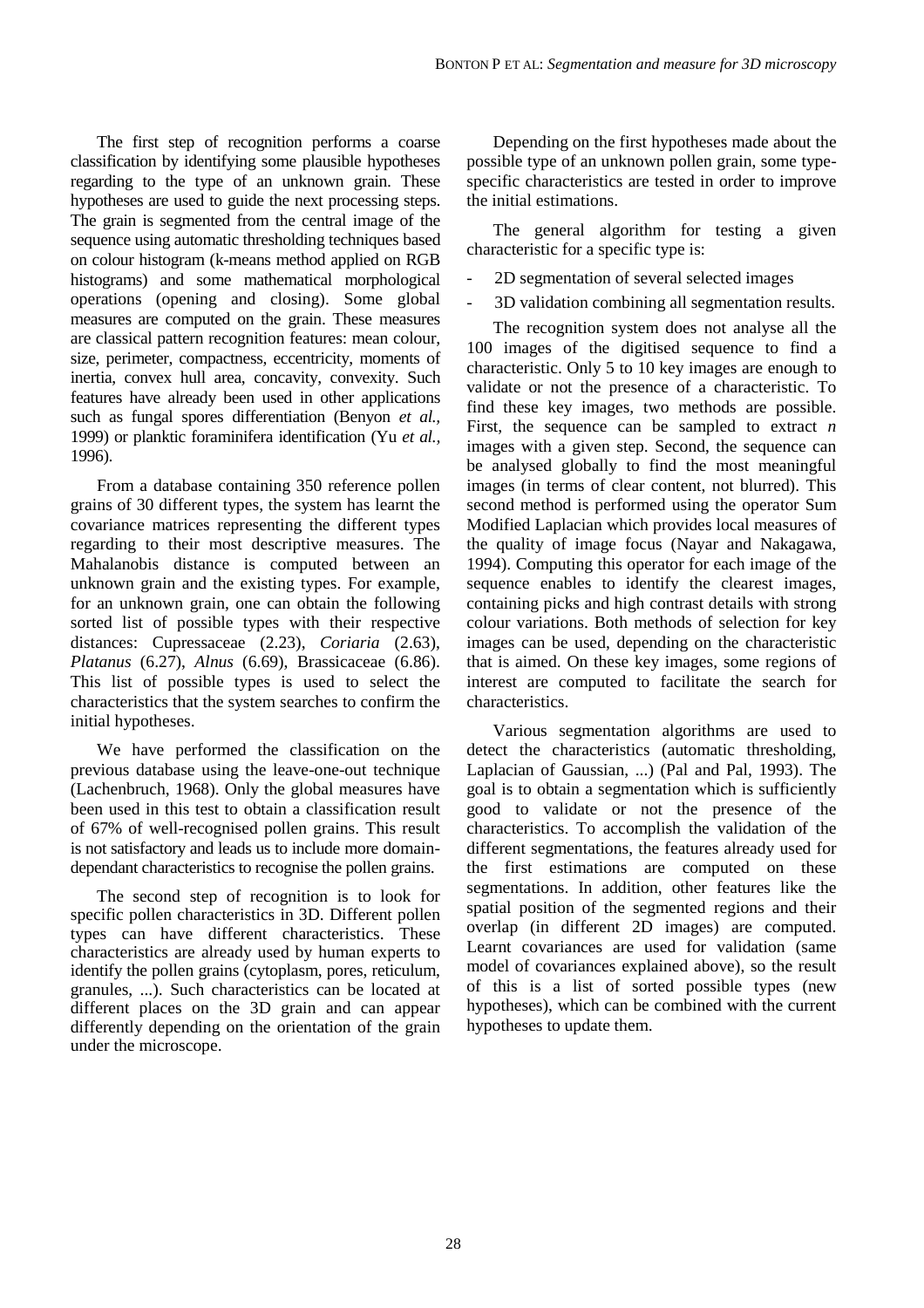

Fig. 5. *Example of type-specific characteristic recognition with the Cupressaceae cytoplasm. 2D segmentations of some selected images around the central images are combined to validate or not the presence of the cytoplasm.*

Fig. 5 shows an example of detection of a characteristic with the cytoplasm of the Cupressaceae pollen type (cypress tree). The cytoplasm is more visible for this type than for others. It is located in the center of the grain, without precise shape, appearing bright for images above the center and dark for images below the center. So the algorithm for detection uses 5 to 7 images, equally distributed around the central image, and looks for bright or dark regions in the center, depending on the location of the image (above or below the central image). The resulting regions are compared using several features (shape, colour, size and overlap) for validation.

Using this algorithm, the resulting hypothesis types are different than the hypothesis types obtained by global measures computation. This is a key point for the success of identification. For example, using global measures the similar types of the Cupressaceae type (see Fig. 5) are *Plantago*, *Platanus* or *Populus*. By detecting the cytoplasm, the similar types are Poaceae, *Salix* and *Parietaria*, which are different types (not only by their names, but also in appearance). When combining the two lists, it can be expected that the Cupressaceae hypothesis will be enforced. This strategy is used by iterating on several measures and characteristics until no possible confusion remains (or until no other characteristic can be tested).

# **CONCLUSION**

The recognition system is currently being integrated. The preliminary results of classification using 2D global measures and very few 3D typespecific characteristics for some pollen types shows the recognition of 73% of the pollen grains (database of 350 pollen grains of 30 different types), compared to 67% using only global measures. We aim to improve this result by integrating other characteristics to the system. One goal is to include more characteristics to ensure a level of redundancy in the process of recognition to cope with possible partial occlusions of the grains by dust or other particles.

#### **REFERENCES**

- Benyon FHL, Jones AS, Tovey ER and Stone G (2000). Differentiation of allergenic fungal spores by image analysis, with application to aerobiological counts. Aerobiologia 15:211-23.
- France I, Duller AWG, Lamb HF, Duller GAT (1997). A comparative study of model based and neural network based approaches to automatic pollen identification. British Machine Vision Conference 1:340-9.
- Galan Soldevilla C (1997). The use of the Hirst volumetric trap: Operation, adhesive coatings, drum preparation, slide mounting, site location.  $3<sup>nd</sup>$  European Course in Basic Aerobiology.
- Jones AS (2000). Image analysis applied for aerobiology. 2nd European Symposium on Aerobiology. p.2. Vienna (Austria).
- Lachenbruch PA, Mickey RM (1968). Estimation of error rates in discriminant analysis. Technometrics 10:1-11.
- Li P, Flenley JR (1999). Pollen texture identification using neural networks. Grana 38:59-64.
- Nayar SK, Nakagawa Y (1994). Shape from focus. IEEE Trans Patt Anal and Machine Intell 16:824-31.
- Pal NR, Pal SK (1993). A review on image segmentation. Patt Recog 26(9):1277-94.